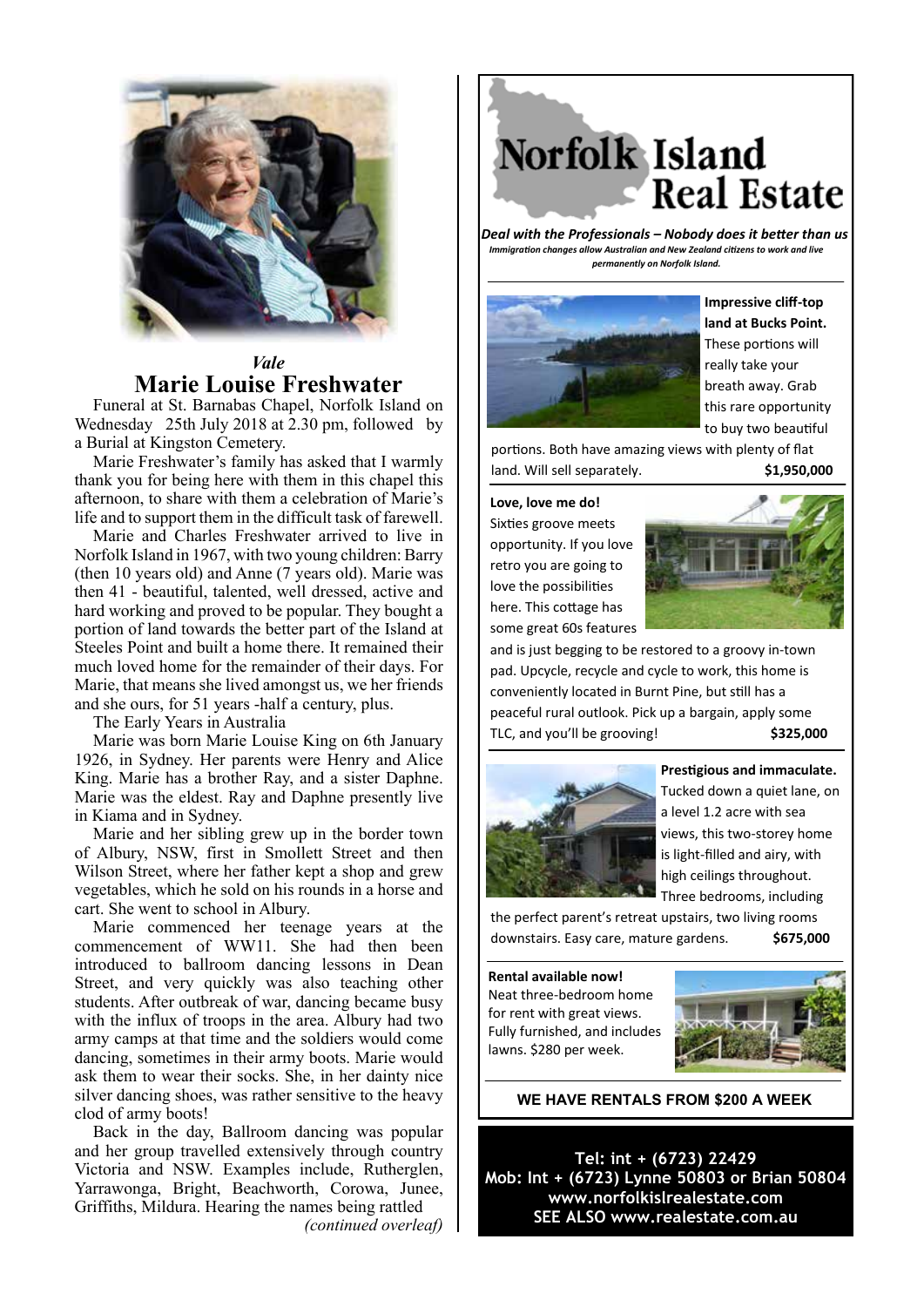## *Marie - continued*

off, rather sounded like lucky Starr singing "I've been Everywhere man"

I mention the detail of which street and what shop and where, because Barry and his wife Sue in their journey across Australia, have sought out and visited the shop, with its cellar, the home, and various towns Marie went to, to dance away the night hours. Marie and friends would all go in a bus to the country halls of this town and that. They were demanding hours! After a return home at 6.00am, she was off to where she worked as a bookkeeper. Dickensian high desks and tall stools were still part of office furniture then. Her boss was unimpressed when Marie fell asleep once, aloft one of those stools and fell loudly to the floor.

Marie had and continued a passion for dancing. She was a gold medal winner in Ballroom dancing. The first outside metropolitan Sydney.

Marie continued to live in Albury until after the war. She studied an introductory business course at the Convent in Albury and one of the Sisters , Sister Aloysuis encouraged Marie to study accounting.

She moved to Sydney in her early 20's to further her dancing interests and lived on the north side of the harbour, first at a boarding house with Mrs. Furugi at Fairlight. Her job in Sydney was with the Real Estate Agency, Armados Real Estate. In the city. Marie looked after the accounts.

Charlie entered the scene after Marie's move to Sydney – at a dance. Charlie couldn't dance. To quote Marie "He hadn't any idea. He had 2 or 3 left legs ". But he had charm or perserverence or both. The real test came the day when Charlie did not help her down from the bus – Marie was indeed annoyed at this. Then realised, that instead he had given his attention to an elderly and infirm lady getting off behind Marie. His wanting to be helpful was a defining moment for Marie.

Marie and Charlie were married on 1st September 1950 at St. Matthew's, Manly .

It was a financial struggle to buy their first home at 6 Bangalow Avenue, Balgowlah; plus they coped with the difficulty of a sitting tenant and thus it was some time before they had complete possession of their first home. But they achieved it. They then sold and moved across the road to no.7. Then sold and moved around the corner, still in Balgowlah.

Marie and Charlie had two children. Barry and Anne.

Charlie was a painter. He developed a business, respectable in quality and financial terms. He employed some 16 to 20 tradesmen and reached the stage where his time was rarely spent with a brush, but in management of jobs across the Sydney environs. Marie cared for the books. One of his clients was Vern Alston, who with his brother was building in Sydney. When Vern and his brother built Pine Valley and The Polynesian here in Norfolk Island, Charlie came as their painter in 1966. He spent 6 weeks here. He fell in love with the place. The year following he brought Marie to look. They bought a block of land from Peter Custance in Stockyard Road, earlier described.

They returned to Sydney, sold up and moved here in September of that same year- 1967

Upon arrival they lived at Pine Valley Apartments for 6 Months, before moving to a half finished house, with no power or flushing toilet. At that stage the electricity grid did not extend to Steeles Point.

 Charlie was happy to be out of the city, Barry and Anne quickly settled into school. It however was a great challenge for Marie. A different world to Albury or Sydney. Sometimes a lack of essential household ingredients such as flour or sugar. Sometimes a limited supply of fresh vegetables in the shops. She would often reflect on the recommendation that if you saw a truck or ute with a green leaf on the back, follow it to the shop! Marie was fascinated how some of the more sedate Island gentlemen drove their vehicles. She encountered this at a T intersection. The other vehicle had right of way. But the driver paused and he refused to move on, explaining later that he understood he had right of way but it was more important that ladies go first! Sadly those days have passed.

The challenges of moving her family to a totally new and different environment, soon became a way of life and in all this she made close and lifelong friends.

Margaret and Peter Christian were like family to her. Sunday Mornings after church for pancakes at their place. Peter was Marie's favourite Bridge partner.

Owen and Beryl Evans shared their love of Norfolk Island's flora and fauna with Marie as well as regular card nights.

Marie could turn her hand to most things. Sewing, knitting, cooking, entertaining, she made her own clothes, and clothes for her family. She was indeed skilled.

Work History in Norfolk Island

When the family first arrived, Marie worked with the Omblers in their supermarket opposite the airport. She also spent time with Amy Bathie there.

In 1968 Marie was engaged in the philatelic bureau (when the Island had its own postal service) and with her skills quickly recognised, she moved to become the Records Officer of the Administration.

Marie was the most impressive of Records Officers. The records were immaculate in her care. Marie had an orderly mind which transposed a mass of sometimes unintelligible paper work to an orderly group of recoverable records. She knew the files the Service possessed and could quote the catagories and their numerical designations. In some cases provide you with exact folio numbers on certain subjects. Her corporate memory was invaluable. Marie was courteous with and tolerant of all who hassled her with their needs, and who competed for the vast array of Administration stationery and office equipment for which she was responsible.

Upon Maries passing last Thursday, many of her former colleagues in the Service have expressed to her family, their appreciation of her friendship and companionship. I see you all around here in this chapel. Barry and Anne are grateful for your kind words and your presence at this service.

*(continued overleaf)*